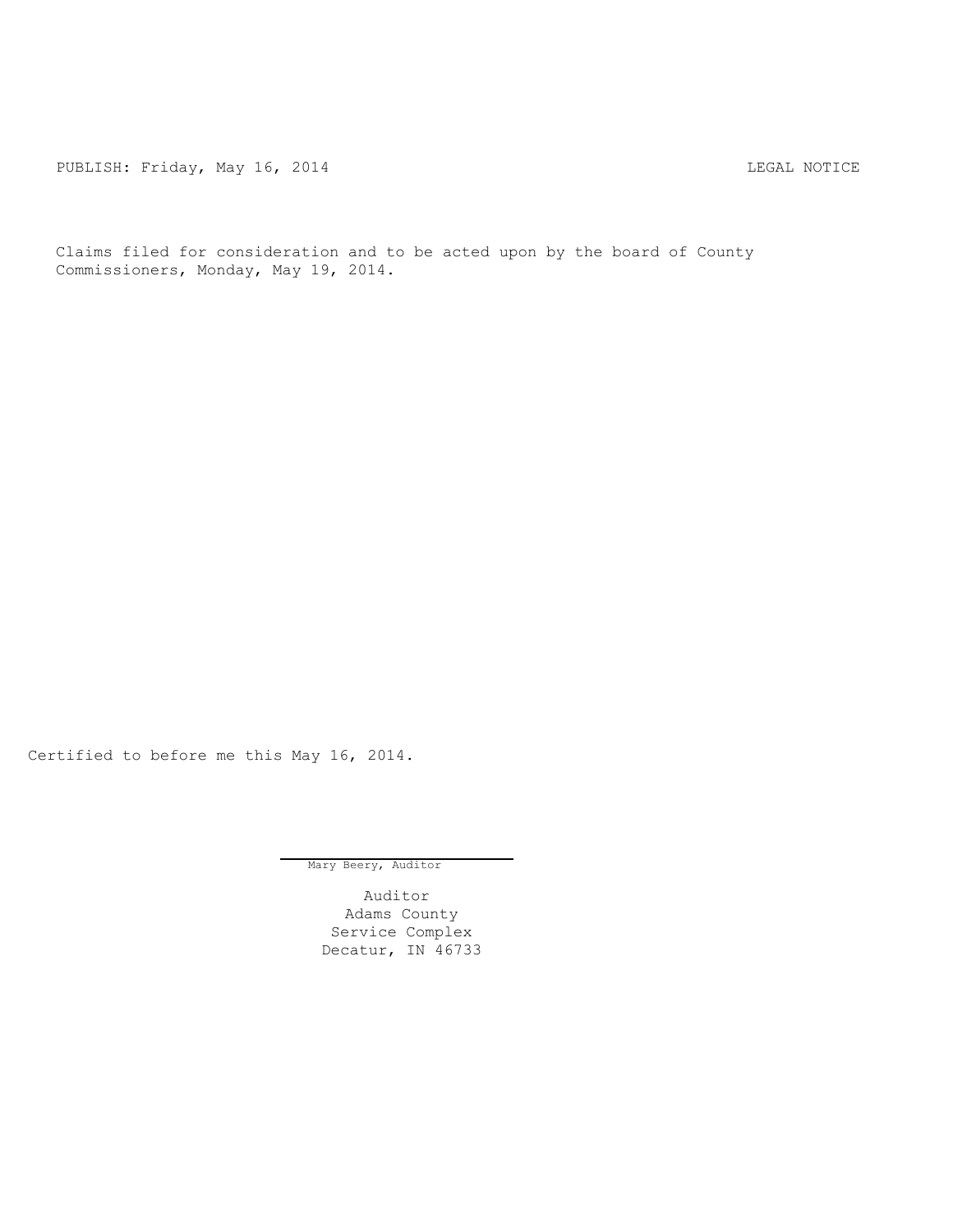

## **Claims Docket for Newspaper Adams County, Indiana**

## For Period: **4/22/2014** to **5/5/2014**

*313 W. Jefferson St. Decatur, IN 46733 (219) 724-2600*

## Date Claims to be Paid: **5/19/2014**

| <b>Vendor</b>                          | Amount    | <b>Vendor</b>                            | Amount    |
|----------------------------------------|-----------|------------------------------------------|-----------|
| Adams County Economic Development Corp | 53,058.57 | Adams Memorial Hospital                  | 105.00    |
| Indiana Michigan Power                 | 7,148.12  | Baker And Sons Plumbing &                | 1,272.49  |
| Berne Ready Mix                        | 2,556.08  | Suburban Propane LP                      | 197.00    |
| Brateman's, Inc.                       | 56.24     | Butler, Fairman, & Seufer                | 11,270.00 |
| <b>Charles Bowers</b>                  | 2,333.33  | Chet's Pest Control                      | 120.00    |
| Cintas Location #338                   | 47.26     | City Of Decatur                          | 1,758.40  |
| Decatur True Value                     | 384.34    | Dealership Holdings LLC                  | 169.30    |
| Craigville Telephone Comp              | 119.00    | Darrell Sigworth                         | 30.95     |
| David L. Sommer                        | 365.00    | Decatur Daily Democrat                   | 143.36    |
| Decatur Postmaster                     | 220.00    | Decatur Tire Center                      | 244.34    |
| MAXIMUS Consulting Services, Inc.      | 1,800.00  | Douglas L. Bauman                        | 140.00    |
| Erie Haven                             | 7,457.03  | Fleming Excavating, Inc.                 | 838.00    |
| Gordon Food Service                    | 2,562.00  | Imaging Office Systems, I                | 10,337.00 |
| The Janitors Supply Company, Inc.      | 91.95     | K-Mart                                   | 27.57     |
| Racquel Werich                         | 275.41    | Kiess Electric                           | 283.33    |
| Lehman Feed Mill                       | 380.15    | Monroe Water Department                  | 164.10    |
| Patrick R Miller                       | 433.75    | Portland Motor Parts, Inc.               | 224.10    |
| Quill Corporation                      | 66.60     | Rhonda L. McIntosh                       | 290.98    |
| Ronnie L. Smitley                      | 100.00    | Roto-Rooter                              | 400.00    |
| Swiss Plaza Hardware And               | 32.49     | Print Shop                               | 429.75    |
| Top Supply Company                     | 137.31    | Welder Services, Inc.                    | 44.40     |
| West Payment Center                    | 2,315.52  | Swiss City Veterinary Clinic             | 150.00    |
| Adams County Automotive Supply, Inc.   | 71.11     | Paul Norr                                | 165.00    |
| Mary Baker                             | 50.00     | Tom Magnan                               | 60.00     |
| Municipal Electronics                  | 455.00    | Waste Management                         | 272.86    |
| B Secure Alarm Systems, Inc.           | 1,800.38  | Sharp Brothers                           | 81.65     |
| Universal Metalcraft, Inc.             | 34.00     | Bob's Locksmith Shop                     | 65.00     |
| Rhonda Kahlert                         | 26.84     | W. A. Jones And Son                      | 153.77    |
| James H. Drew Corporation              | 4,980.01  | Tom Jones Construction                   | 6,394.41  |
| Rex Marbach                            | 165.00    | Zurcher's Best-One Tire & Auto Care, Inc | 66.99     |
| Tom Magnan/Special Needs               | 176.44    | Dubach Excavating                        | 2,825.00  |
| Harvest Land Co-op                     | 478.57    | Wal-Mart                                 | 197.27    |
| Adams County Truck Repair, Inc.        | 85.79     | Thomas R Krueckeberg                     | 19.36     |
| Michael G. Werling                     | 506.25    | Professional Food Equipment & Service    | 493.26    |
| Connie Ellenberger                     | 25.08     | Randy Colclasure                         | 50.00     |
| <b>Uricks Trucking</b>                 | 2,101.00  | Geneva Chamber of Commerce               | 125.00    |
| Larry Weaver                           | 215.60    | Bi-County Services, Inc                  | 3,276.00  |
| <b>Standard Register Company</b>       | 545.03    | Kevin Burkhalter                         | 50.00     |
| Alpine Falls, Inc.                     | 17.97     | Dell Marketing L.P.                      | 41,684.55 |
| Tri Tech Manufacturing, LLC            | 289.86    | Extinguisher Co. No. 1                   | 200.26    |
| Verizon Wireless                       | 536.32    | <b>Stationair's Express</b>              | 311.90    |
| SunGard Public Secctor                 | 25,116.90 | Landon Patterson                         | 791.12    |
| Hitchcock Concrete, Inc.               | 1,325.00  | Habegger's Ace Lumber #4488              | 29.99     |
| Schwartz Blacksmith, LLC               | 1.90      | Marco Developments, LLC                  | 4,350.00  |
| LBH Chemical & Industrial              | 359.11    | Jeremy Wetter                            | 22.20     |
| Julie A. Harkless                      | 31.13     | RICOH USA, INC.                          | 118.28    |
| Office Depot                           | 115.32    | Decatur Ace Hardware                     | 366.63    |
| Hazel Foor                             | 43.42     | O'Reilly Auto Parts                      | 39.94     |